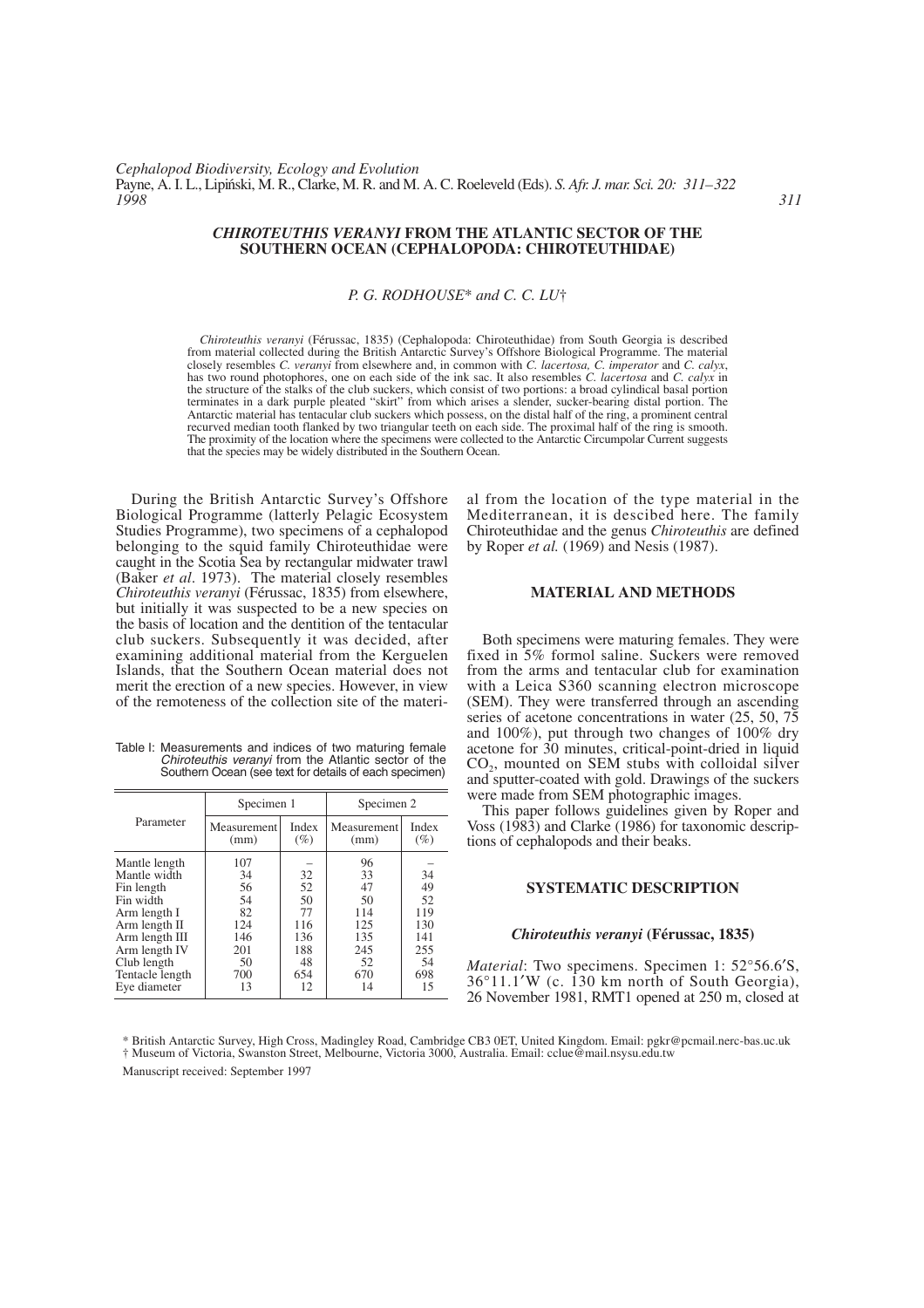

Fig. 1: Dorsal view of *Chiroteuthis veranyi* from the Atlantic sector of the Southern Ocean before fixation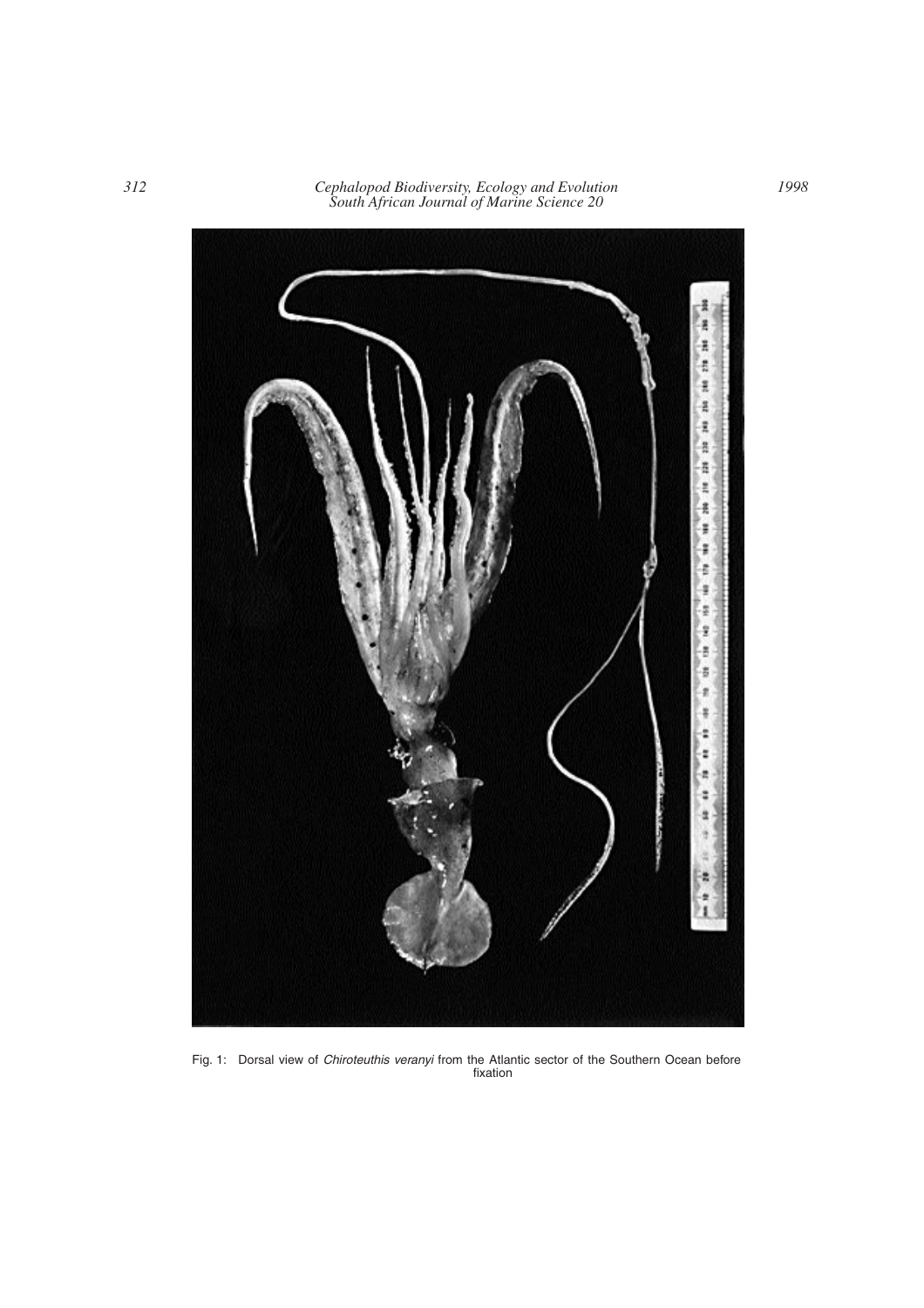

Fig. 2: Dorsal view of *Chiroteuthis veranyi*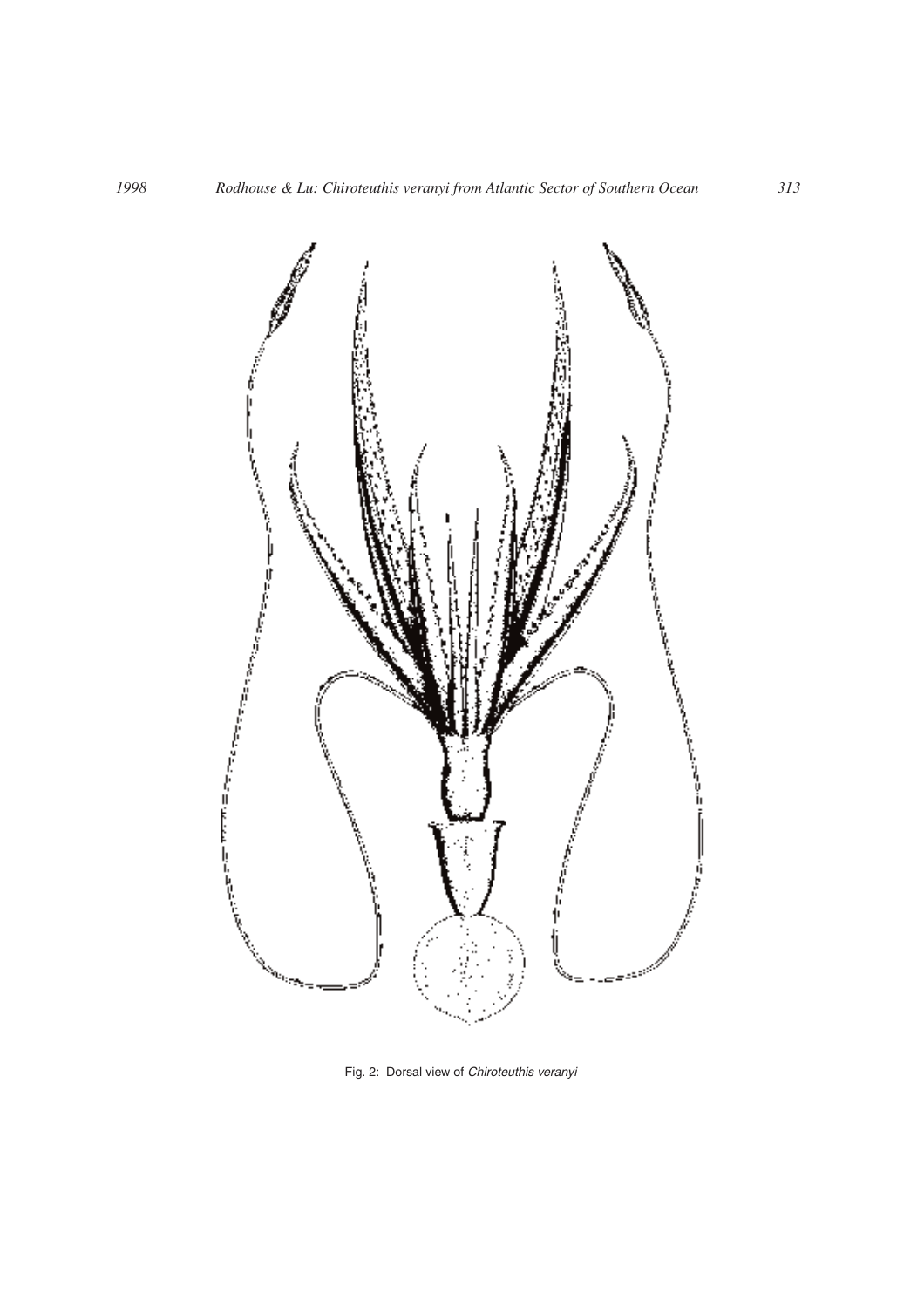*314 Cephalopod Biodiversity, Ecology and Evolution South African Journal of Marine Science 20*



Fig. 3: Ventral view of *Chiroteuthis veranyi*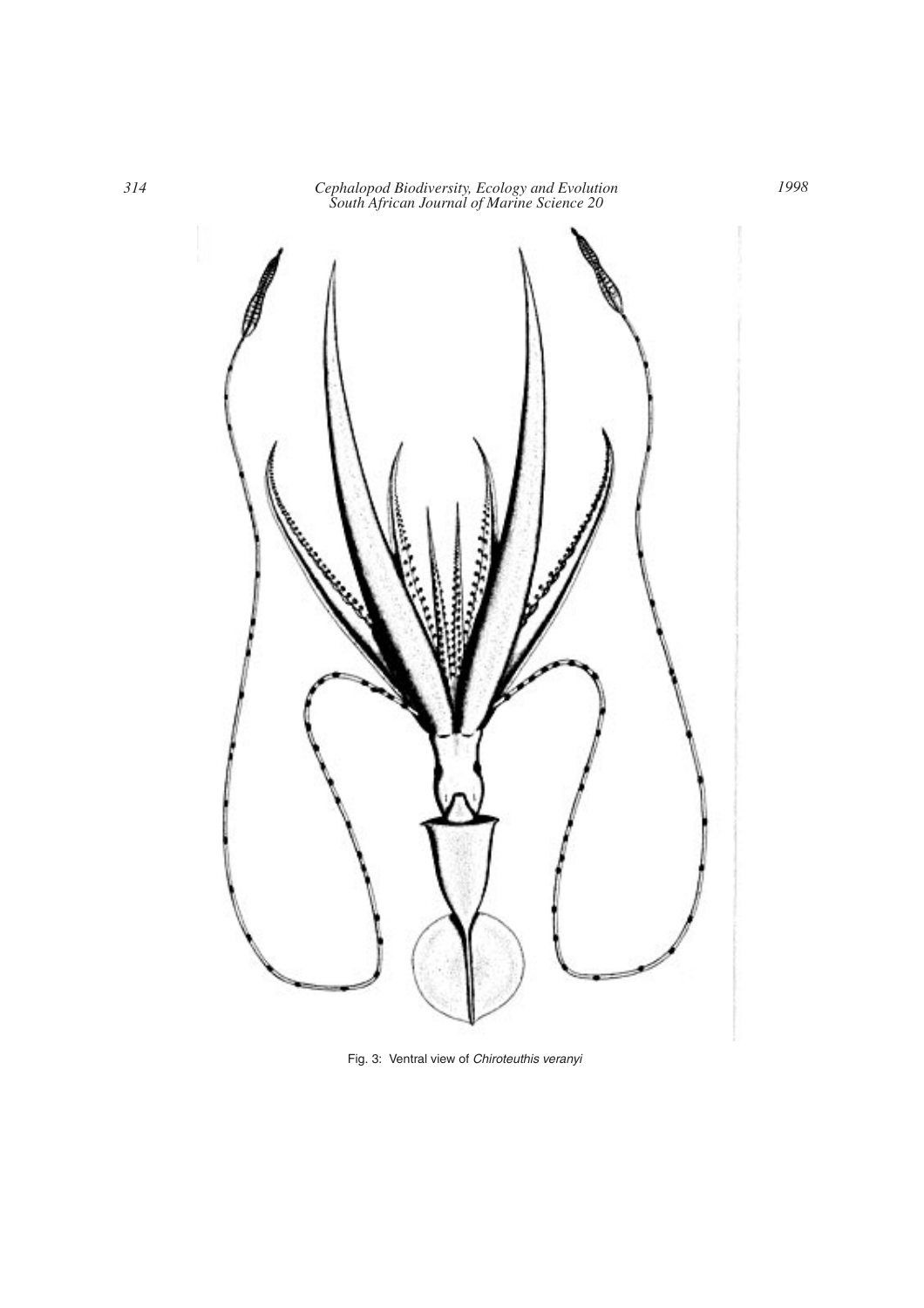

Fig. 4: (a) Funnel organ and valve. (b) Funnel and mantle members of funnel-locking cartilage

2 000 m. Specimen 2 (Fig. 1): 53°22.0′S, 38°33.1′W (c. 65 km north of South Georgia), 30 January 1991, RMT25 opened at 800 m, closed at 1 000 m. Measurements and indices of the two specimens are given in Table I. All drawings were made from Specimen 1.

### **Description**

*Mantle* (Figs 2, 3): Short, conical, with weak musculature; terminates in a point posteriorly just beyond posterior end of fins; anterior mid-dorsal mantle margin a low point; ventral margin without protruberances*.*

*Fins* (Figs 2, 3): Almost circular with free anterior lobes; fins occupy half the mantle length.

*Funnel* (Fig. 4a): Moderate in size, free from head laterally; *funnel valve* small, well posterior to funnel opening. Dorsal *funnel organ* inverted v-shape with short, wide tapering limbs and a prominent central anterior papilla; ventral pads oval.

*Funnel locking-cartilage* (Fig. 4b): Oval with two distinct knobs*,* a larger tragus and a smaller antitragus, projecting towards centre of cavity.

*Head* (Figs 2, 3): Elongate, cylindrical, slightly swollen in the region of the eyes. Two olfactory papillae, with stalks about 10 mm long with small terminal swellings, arise from ventro-lateral surface of head on each side of funnel opening. *Eyes* large, with a slight anterior and a small posterior sinus. Eyes of both specimens damaged. Buccal connectives attach to dorsal borders of Arms I and II, ventral borders of Arms III and IV.

*Arms* (Fig. 5): Formula IV>III>II>I in size and length. Arms I–III with thick, low keels, and with low protective membranes supported by trabeculae which are approximately equilateral triangle shape. Arm IV greatly enlarged, about twice mantle length, with a broad tentacular sheath running along its length. No protective membrane or trabeculae on Arm IV. *Suckers* on Arm IV widely separated in two alternating series, converged distally, giving the appearance of single row to arm tip. Largest suckers located basally on Arm IV, one-third arm length from arm base on Arms I–III. Suckers on all arms reduced in size distally towards arm tip, becoming crowded at distal end. Distal two-thirds of largest *sucker rings* (Fig. 6) with 12–16 distinct triangular teeth, proximal one-third of sucker rings scalloped.

*Tentacles* (Figs 2, 3): Long, slender, about 6–7 times mantle length, white with purplish specks over surface. Numerous loosely adhered "knobs" of unknown function, but thought to be photophores, on aboral surface of tentacular stalk. "Knobs" oval with flattened surface and with purplish pigmentation. An estimate of the number of "knobs" present was impossible because so many had been lost during capture and preservation. "Knobs" decreased in diameter distally towards the club, appeared as dark spots at regular intervals on aboral surface of club.

*Club* (Fig. 7): Flattened, widest at proximal portion, each side bordered by well developed protective membrane supported by a series of transverse, thick muscular trabeculae. Ends of trabeculae project at edge of membrane. Trabeculae fused with tentacle on oral side. Trabeculae on distal half of club separated by spaces similar in width to their breadth. Trabeculae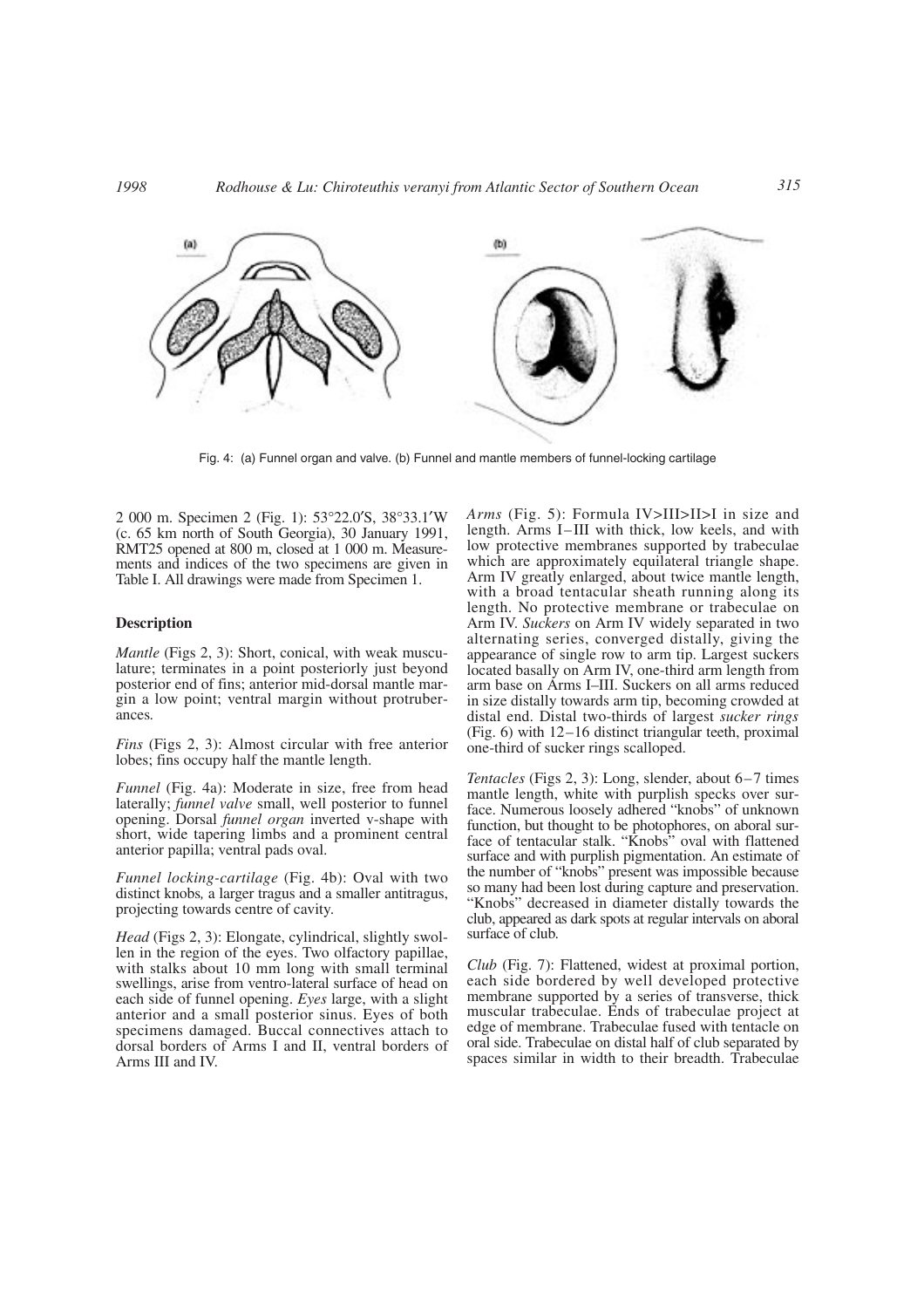on proximal half of club forked, crowded with narrow spaces in between, those on proximal one-third fused. A thick, ovate dark purple indented photophore, about 2.5 mm long, at tip of club. The spoon-like indentation visible from the aboral side of club.

*Club suckers* (Fig. 8): A total of 133–136 suckers in about 35 tetraserial rows. Suckers set on long lateral and short medial stalks. Stalks composed of longer basal part and shorter (about half length of basal part) distal sucker-bearing part, separated by a short purple pleated "skirt". A transparent keel, running along length of each stalk, fuses with protective membrane between trabeculae. Lateral suckers slightly wider than medial suckers. Distal half of *sucker ring* (Fig. 9) with a prominent central recurved median tooth flanked by two triangular teeth on each side, proximal half of sucker ring smooth. Rings on medial suckers about two-thirds the diameter of those on lateral suckers.

*Radula* (Fig. 10): Seven transverse rows of teeth. Rachidian with a long central tooth flanked by two short, blunt lateral cusps. First lateral tooth bicusped with a long, pointed median cusp and a small blunt lateral cusp. Second lateral tooth pointed, with a broad base and a subtle medial blunt shoulder. Third lateral tooth long, slightly curved, pointed. Marginal plates absent.

*Chromatophores* (Fig. 1): Numerous pink-purple *chromatophores* cover body, fewer on tentacles, absent on club keels.

*Photophores*: Two large, round prominent *photophores* lie one on each side of the ink sac. Large regular-spaced photophores lie along oral sides of Arms IV at base of tentacular sheath. Single photophore at tip of each tentacular club and presumed photophores on the tentacular stalks. Eye photophores – strips of golden brown luminous tissue around the eye.

*Beak* (Fig. 11): Upper mandible with long curved rostrum. Lower mandible with obtuse jaw angle, high wingfold thickened to form a ridge, long wing, short crest; hood long relative to crest and broadly notched in the midline; thickened fold running to lower part of posterior edge of lateral wall.

# **DISCUSSION**

Young (1972) recognized nine species in the genus *Chiroteuthis*: *C. verany* (Férussac, 1835), *C. lacer-*



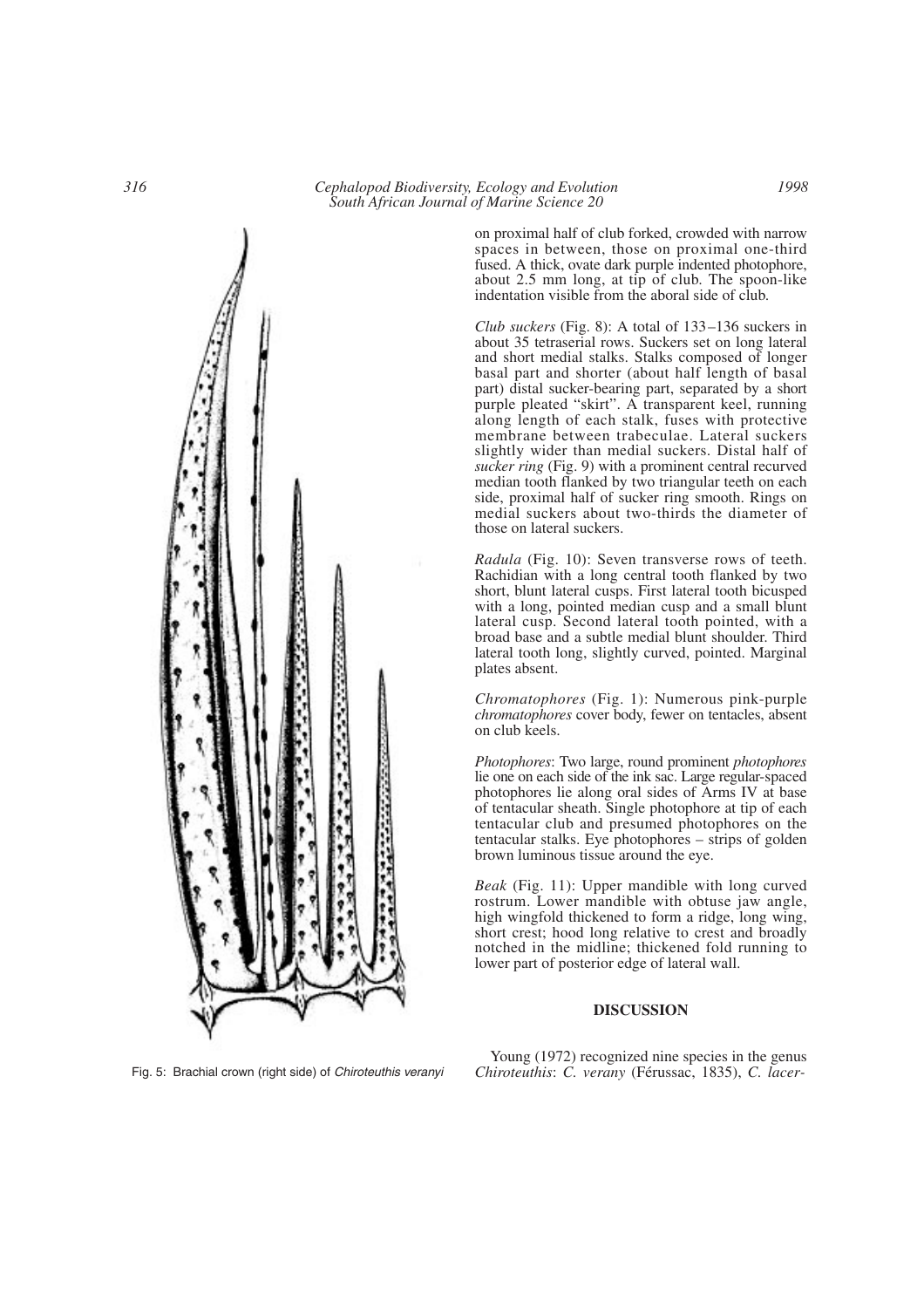

Fig. 6: Largest suckers from Arms I – IV

*tosa* (Verrill, 1881), *C. picteti* Joubin, 1894, *C. macrosoma* (Goodrich, 1896), *C. imperator* Chun, 1910, *C. atlantica* (MacDonald & Clench, 1934), *C. joubini* Voss, 1967, *C. capensis* Voss, 1967 and *C. calyx* Young, 1972. Nesis (1987) considered *C. lacertosa* to be a subspecies of *C. veranyi, C. atlantica* to be a junior synonym of *C. capensis,* and *C. macrosoma* and *C. imperator* to be junior synonyms of *C. picteti*. *Chiroteuthis acanthoderma* Lu, 1977 was transferred to a new genus *Asperoteuthis* by Nesis (1980), and recent data indicate that the species possesses secondary fins similar to those in the genus *Grimalditeuthis* (Tsuchiya and Okutani 1993). Recently a new species, *Chiroteuthis spoeli*, and a new subspecies, *Chiroteuthis picteti somaliensis*, from the western Indian Ocean, have been described (Salcedo-Vargas 1996).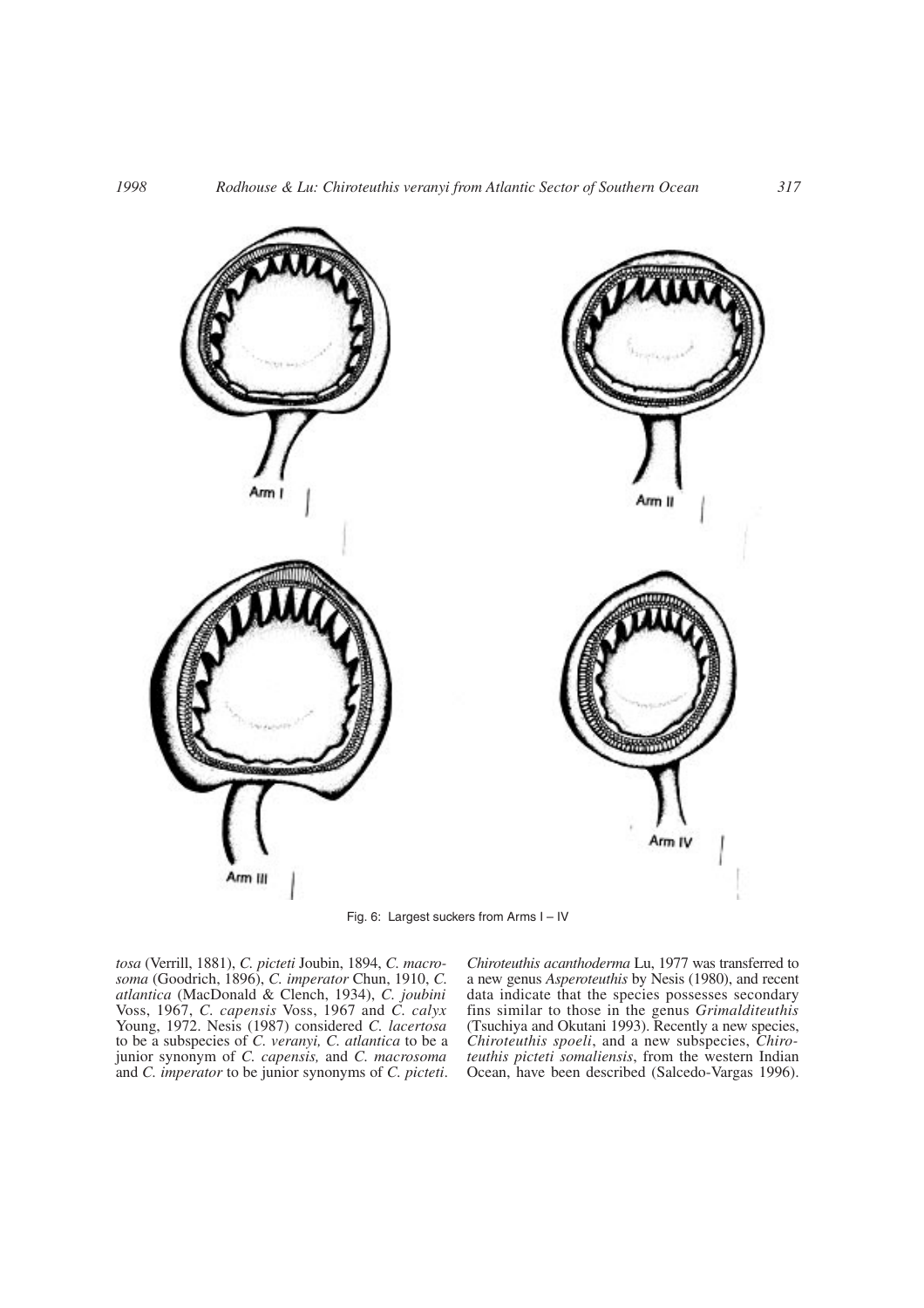

Fig 7: Tentacular club (right side) – (a) oral view, (b) aboral<br>view

The Grimalditeuthidae have been synonymized with the Chiroteuthidae (Young 1991).

The specimens of *C. veranyi* from the Southern Ocean are similar in appearance to material from the north and equatorial Atlantic and Mediterranean (Adam 1952). The tentacular club suckers possess a very prominent central recurved median tooth flanked by two smaller triangular teeth on each side on the distal half of the ring, and a smooth proximal half. However, it is here concluded that the sucker ring dentition is not sufficiently different from other materal to merit the erection of a new species. The following are brief comparisons of some important taxonomic characters among the species of *Chiroteuthis* (Young 1972).

*C. veranyi* has two photophores on the ink sac, one on each side, similar to *C. lacertosa, C. calyx* and *C.*



Fig. 8: Medial and lateral tentacular club suckers and stalks from central area of proximal section of manus

*imperator*. *C. picteti* and *C. joubini* both have one median visceral photophore on the ink sac. The photophore(s) on the ink sac of *C. macrosoma* and *C. atlantica* are unknown. *C. capensis* lacks visceral photophores.

The horny rings of the arm suckers of *C. veranyi* possess 18 small teeth on the distal two-thirds, of which those on the distal one-third are sharply pointed; the proximal margin is smooth. The sucker ring dentition of *C. lacertosa* is similar to that in *C. veranyi*. *C. macrosoma* bears many rounded or squared teeth on the distal margin of the arm sucker rings (10 teeth in Fig. 55 of Goodrich 1896). *C. imperator* possesses 9–16 deeply cleft squarish teeth on the distal half of the sucker ring (Voss 1963). *C. joubini* has long fine teeth on the distal margin of the sucker ring; the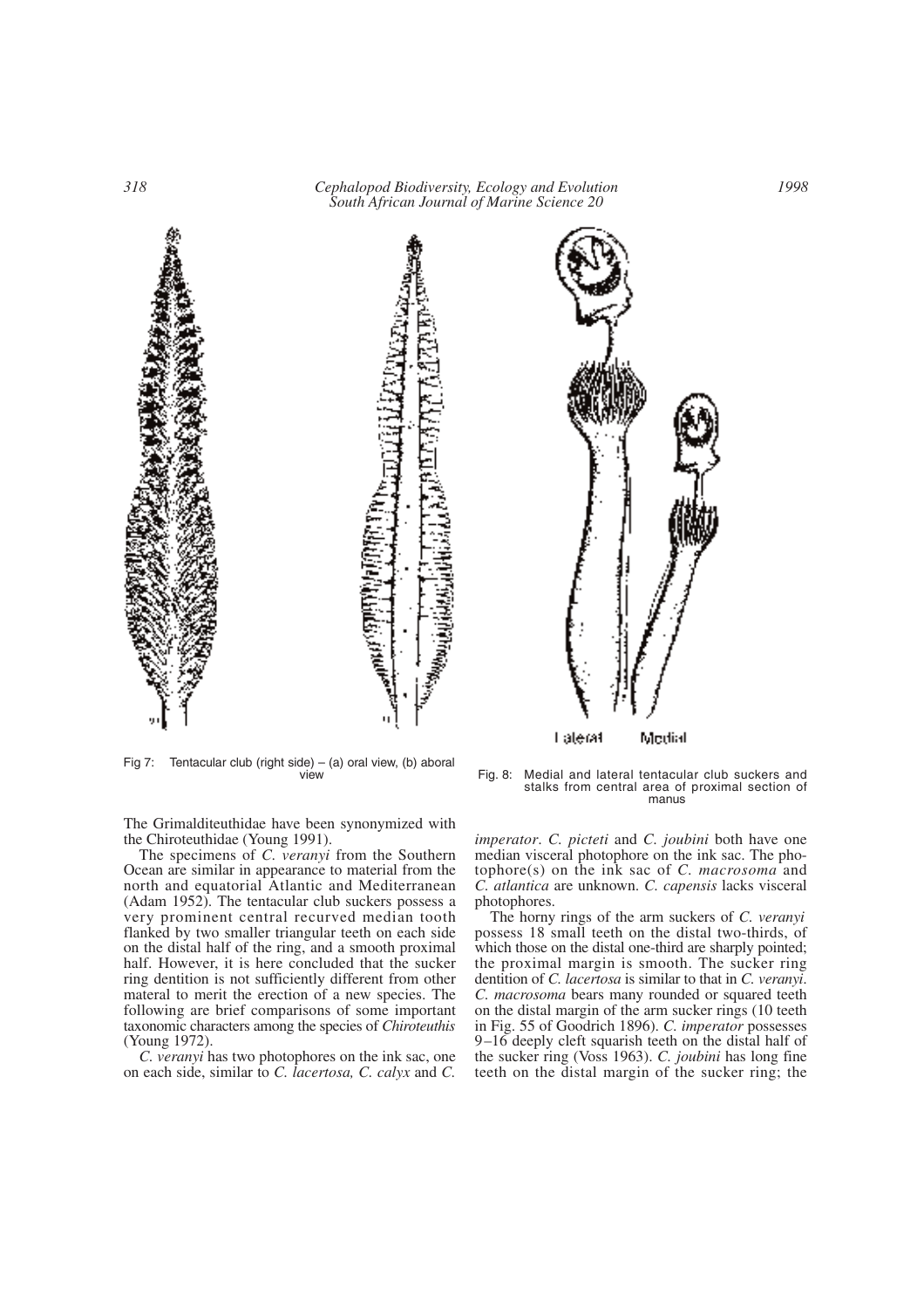

Fig. 9: Medial and lateral tentacular club suckers from the central area of proximal and distal sections of the manus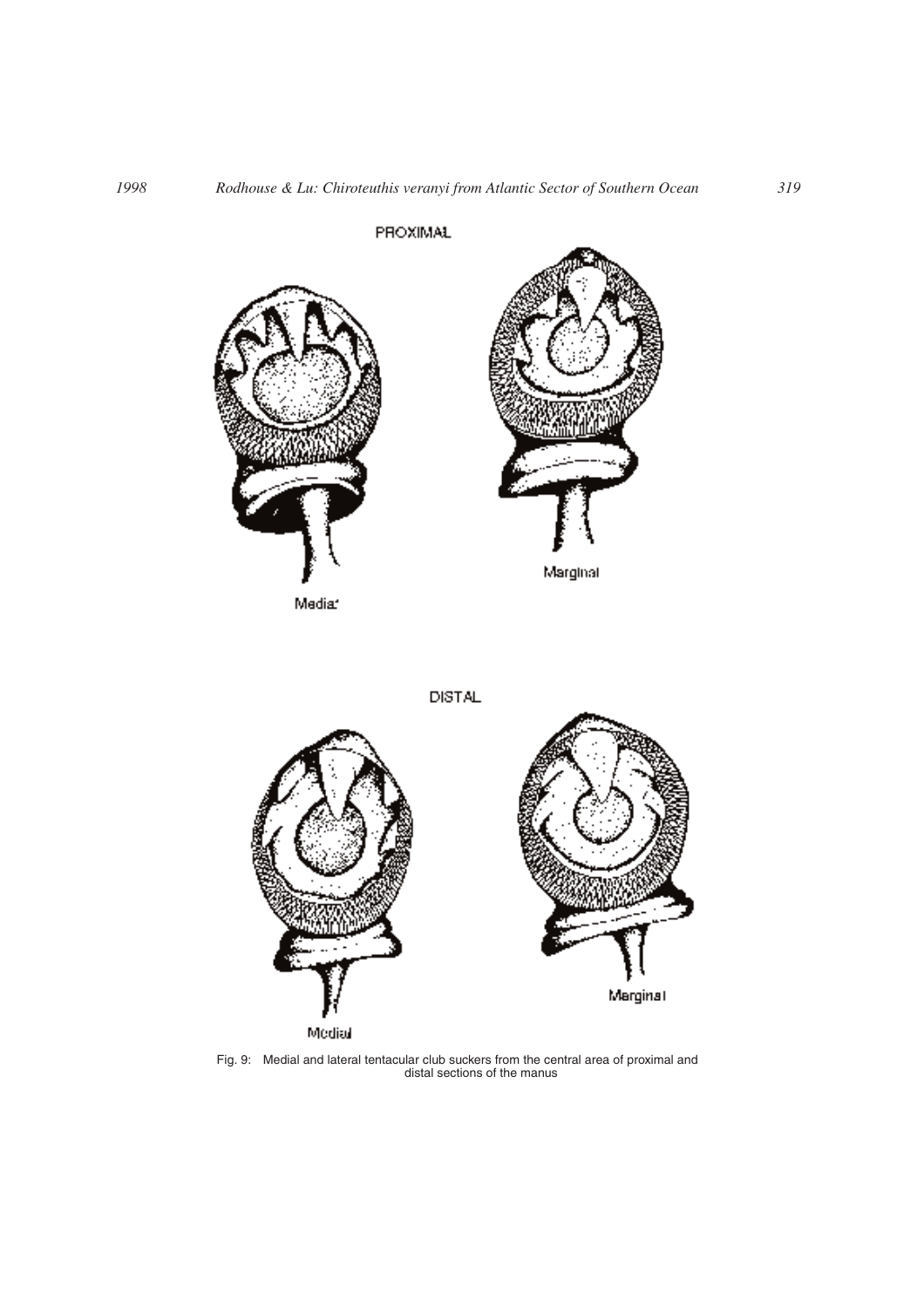

Fig. 10: Radula tooth row of *Chiroteuthis veranyi*

proximal margin is smooth. *C. atlantica* possesses arm sucker rings which resemble those of *C. veranyi*: 12 pointed teeth distally followed by three truncated teeth on each side proximally; the proximal margin is smooth. The arm sucker rings of *C. capensis* possess "about 8–10 long, slender sharp teeth on the distal edge and about 20 low blunt teeth on the rest of the circumference" (Voss 1967). The description of the sucker ring dentition in *C. picteti* is vague, but from the original illustration (Joubin 1894, Plate II, Fig. 7), it appears to have six rounded teeth on the proximal quarter of the sucker ring; the remaining margin is smooth. In *C. calyx* the rings of the enlarged suckers of Arms I – III are smooth, but they may show irregular indentations. The rings of the suckers proximal to the enlarged suckers bear 18 – 20 broad, truncate teeth on the distal two-thirds, the proximal one-third being smooth. The suckers distal to the enlarged suckers have longer, more slender, truncate teeth on the distal margin; proximal margin smooth but irregular. The arm sucker rings of the specimens of *C. veranyi* from the Southern Ocean have 12–16 triangular teeth on the distal two-thirds and are smooth on the proximal one-third, with slight regular indentations.

The horny rings on the suckers on the tentacular club of *C. veranyi* from elsewhere possess seven wellspaced, sharply pointed long teeth on the distal twothirds, the central tooth being the longest; the proximal margin is smooth. The club sucker ring of *C. lacertosa* described by Verrill in 1881 is similar to that in *C. veranyi*. The club sucker ring dentition is unknown for *C. macrosoma* and *C. atlantica*. In *C. imperator,* the club sucker rings bear 10 sharply pointed teeth with a large median tooth on the distal three-quarters; the proximal margin is smooth. In *C. joubini* the club sucker rings have three long, pointed teeth distally, occasionally with two truncated lateral teeth; the proximal margin is smooth. The club sucker rings of *C. capensis* bear one large hook-like tooth on the distal margin, with 7–8 teeth on each side; the proximal margin is irregular but not toothed. In *C. picteti* the club sucker rings possess one large, triangular, median tooth on the distal margin; the remaining margin is irregular (Joubin 1894, Plate II, Fig. 8). The club sucker

ring of *C. calyx* bears a large recurved median tooth with  $10-12$  smaller lateral teeth on the distal margin; the proximal margin is smooth. The distal half of the club sucker ring in *C. veranyi* from the South Atlantic possesses a prominent central recurved median tooth, flanked by two triangular teeth on each side; the proximal half of the ring is smooth.

The stalks of the club suckers in *C. veranyi*, *C. lacertosa* and *C. calyx* are composed of two portions: a broad cylindrical basal portion terminates in a dark purple, pleated "skirt" from which arises a slender, sucker-bearing distal portion. *C. capensis* has club suckers bearing an outer raised keel which terminates distally in a lappet-like crest. The club sucker stalks in *C. imperator* are similar to those in *C. capensis,* but the outer keel is lacking on the stalks of the medial suckers. The club sucker stalks in *C. joubini* and possibly in *C. picteti* are similar, with broad basal and slender distal portions.

Beaks from gut contents of predators at South Georgia, that closely resemble those of *C. veranyi*, indicate that it is a regular but minor component of the diet of southern elephant seals (Rodhouse *et al*. 1992a) and wandering, grey-headed and black-browed albatrosses (Rodhouse *et al*. 1987, 1990, Rodhouse and Prince 1993). Predation by albatrosses suggests that *C. veranyi* must at times come within a few metres of the sea surface. Beaks and other material have also been found in the stomachs of sperm whales taken off South Georgia and South Africa (Clarke 1980).

The specimens reported here were caught in the northern ice-free zone of the Scotia Sea. Their proximity to the Antarctic Circumpolar Current suggests that the species may be widely distributed in the Southern Ocean. Two juvenile specimens (mantle length 42 and 48 mm) lacking their tentacles but similar to *C. veranyi* were recorded in Subantarctic/ Subtropical waters off the Patagonian Shelf (Rodhouse *et al*. 1992b). Recently, one of us (CCL) examined a small collection of *Chiroteuthis* from Kerguelen. All were typical *C. veranyi,* except one which had club sucker rings of the form described in the specimens from the South Atlantic. All the Kerguelen specimens were from the same area and the one similar to those from the South Atlantic was caught with the typical form. Finally, *C. veranyi* has been recorded twice from the Peru Current, south-eastern Pacific (Nesis 1972, Alexeyev 1994).

It seems paradoxical that the distribution of a pelagic species such as *C. veranyi* can extend across the Antarctic Polar Front, which apparently presents such an impenetrable barrier to benthic invertebrates (Clarke 1996). On the other hand, analysis of molecular genetic markers may in future reveal diversity that cannot be seen at the morphological level. There are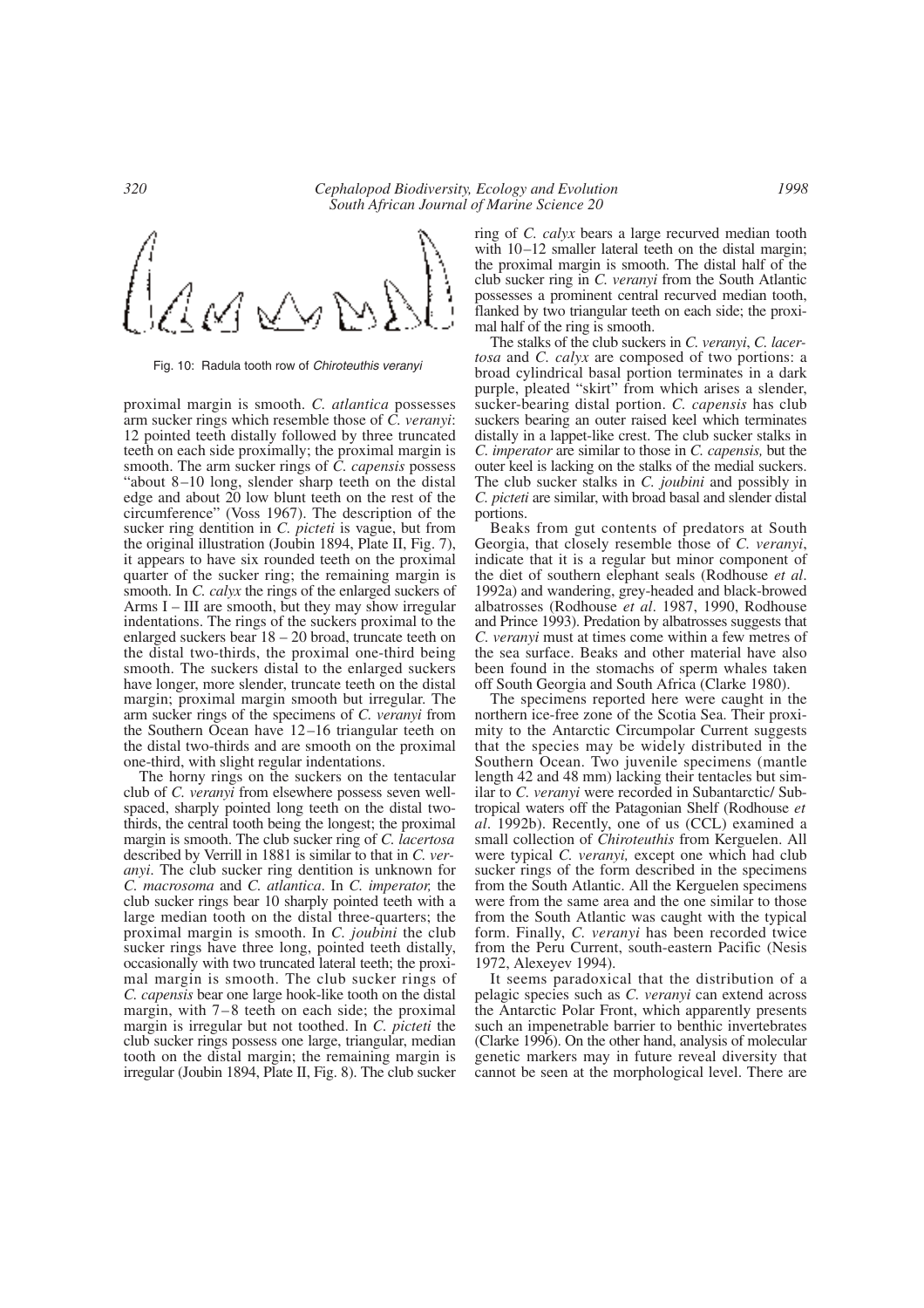

Fig. 11: (a) – (d) Lower beak, and (e) upper beak of *Chiroteuthis veranyi*

instances of apparent cryptic speciation in oceanic squid (Smith *et al.* 1981, Brierley *et al.* 1993) and, in deep-sea fish (Gonostomatidae), molecular genetic markers have revealed cryptic allopatric lineages even in oceanic regions where there are no discernible barriers to gene flow (Miya and Nishida 1997).

### **ACKNOWLEDGEMENTS**

We thank Dr J. Yeatman (About Tern: Artwork and Desktop Publishing) and Ms C. Thomas (British Antarctic Survey) for preparing the illustrations, Mr K. Robinson (British Antarctic Survey) for technical assistance with the preparation of SEM images, Mr C. Gilbert (British Antarctic Survey) for the photograph and Dr C. F. Roper (Smithsonian Institution) and an anonymous referee for their painstaking reviews. CCL thanks the Australian Academy of Science and the Australian Academy of Technological Sciences' Scientific and Technological Exchange Programme with the Royal Society of London, which provided his support to study the British Antarctic Survey's cephalopod collection.

# **LITERATURE CITED**

- ADAM, W. 1952 Céphalopodes. *Résult. scient. Expéd. océanogr. Belg. Eaux Côtières Afr. Atl. Sud (1948–1949)* **3**(3): 142 pp. + 3 Plates.
- ALEXEYEV, D. O. 1994 New data on the distribution and biology of squids from the southern Pacific. *Ruthenica* **4**(2): 151–166.
- BAKER, A. DE C., CLARKE, M. R. and M. J. HARRIS 1973 -The N.I.O. combination net (RMT 1+8) and further developments of rectangular midwater trawls. *J. mar. biol. Ass. U.K.* **53**(1): 167–184.
- BRIERLEY, A. S., RODHOUSE, P. G., THORPE, J. P. and M. R. CLARKE 1993 — Genetic evidence of population heterogeneity and cryptic speciation in the ommastrephid squid *Martialia hyadesi* from the Patagonian Shelf and Antarctic Polar Front. *Mar. Biol*. **116**(4): 593–602.
- CLARKE, A. 1996 The distribution of Antarctic marine benthic communities. *Antarct. Res. Ser., Am. geophys. Un*. **70:** 19–230.
- CLARKE, M. R. 1980 Cephalopods in the diet of sperm whales of the southern hemisphere and their bearing on sperm whale biology. *"Discovery" Rep.* **37**: 1–324.